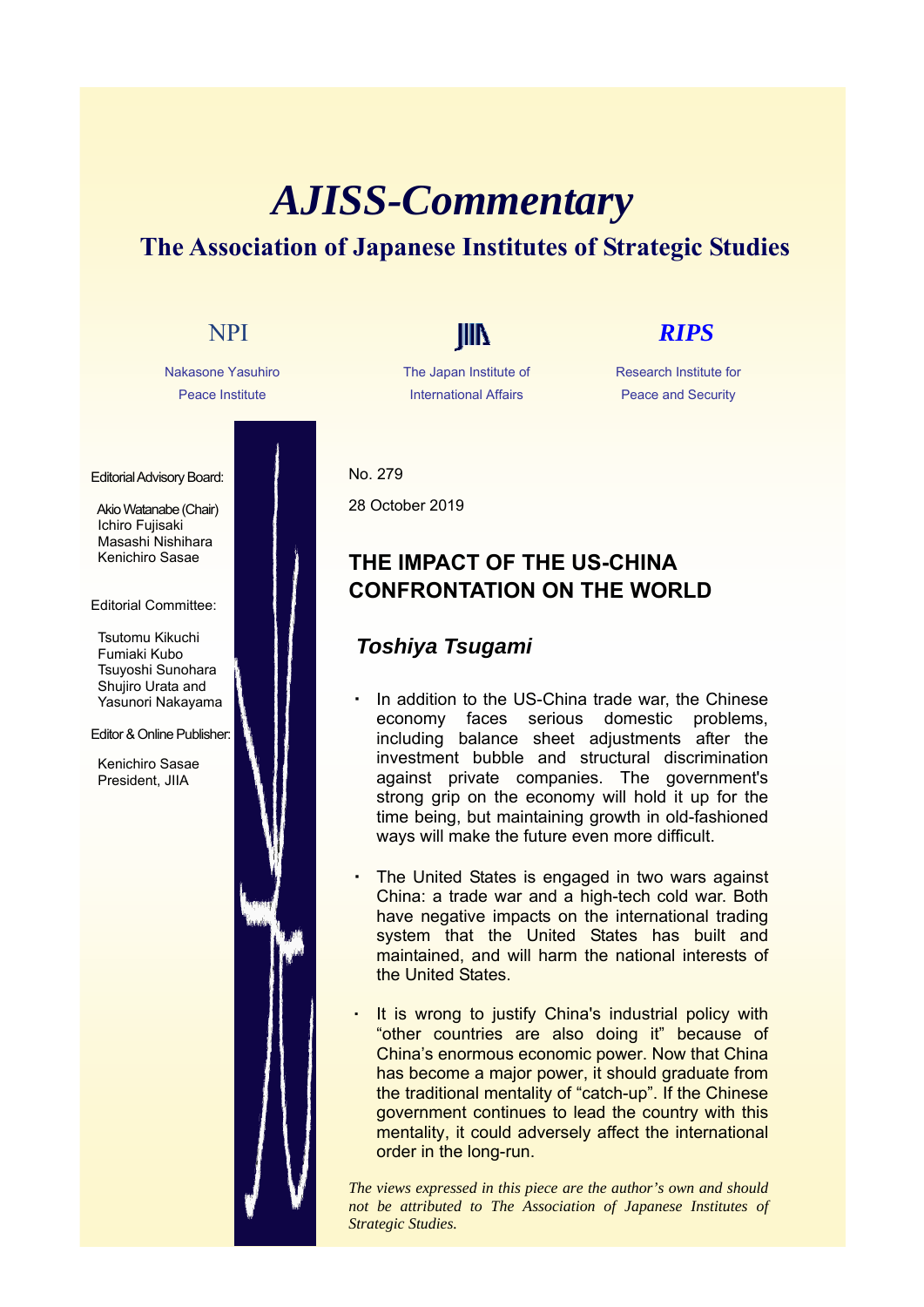China's economy continues to slow, but the US-China trade war is only one of the causes of the slowdown. There are two other reasons that are internal and more important.

First, the balance sheet recession that followed the investment bubble is coming to China.

In the 10 years from 2009 to 2018 after the collapse of Lehman Brothers, China invested an excessive amount of 446 trillion yuan ( $\div$ 70 trillion USD) in fixed assets. This overstretch has resulted in a decline in investment efficiency and a deterioration in its balance sheet. This is the root cause of the recent rapid debt increase. Balance sheet deterioration must be contained, but restrained investment will further slow growth. This difficult paradox will continue for a long time.

The second challenge is the plight of private companies.

The private sector, which is the main driver of the new economy, is highly efficient and already plays a majority role in the flow of the economy, such as added value production and employment. On the other hand, the government and the state-owned sector, which represent the old economy, account for more than half of the wealth in terms of ownership and distribution of wealth despite their low efficiency. Without correcting this asymmetry, China will not be able to sustain its growth, but its vested interests are preventing reform.

The trade war between the United States and China unfortunately came in the midst of the economic downturn after the above two chronic diseases afflicting the Chinese economy.

The United States is waging two wars: a trade war led by President Trump and a high-tech cold war by a bipartisan China-hawk-led Congress.

On the trade war front, the United States and China, which account for nearly 40% of the world's gross domestic product, are imposing tariffs of more than 20% on the majority of bilateral trade, reminiscent of the Smoot-Hawley Act of the 1930s.

On the high-tech cold war front, a trade ban based on the idea of "don't sell or buy in China." is increasingly preventing technology outflow and decoupling the high-tech economies of the US and China, disrupting the global supply chain of the ICT industry.

The confrontation between the United States and China will be a war without a winner, as the textbook says.

The long-term future of the Chinese economy is not bright at all, but the strong economic power of the Chinese government, especially the customarily hidden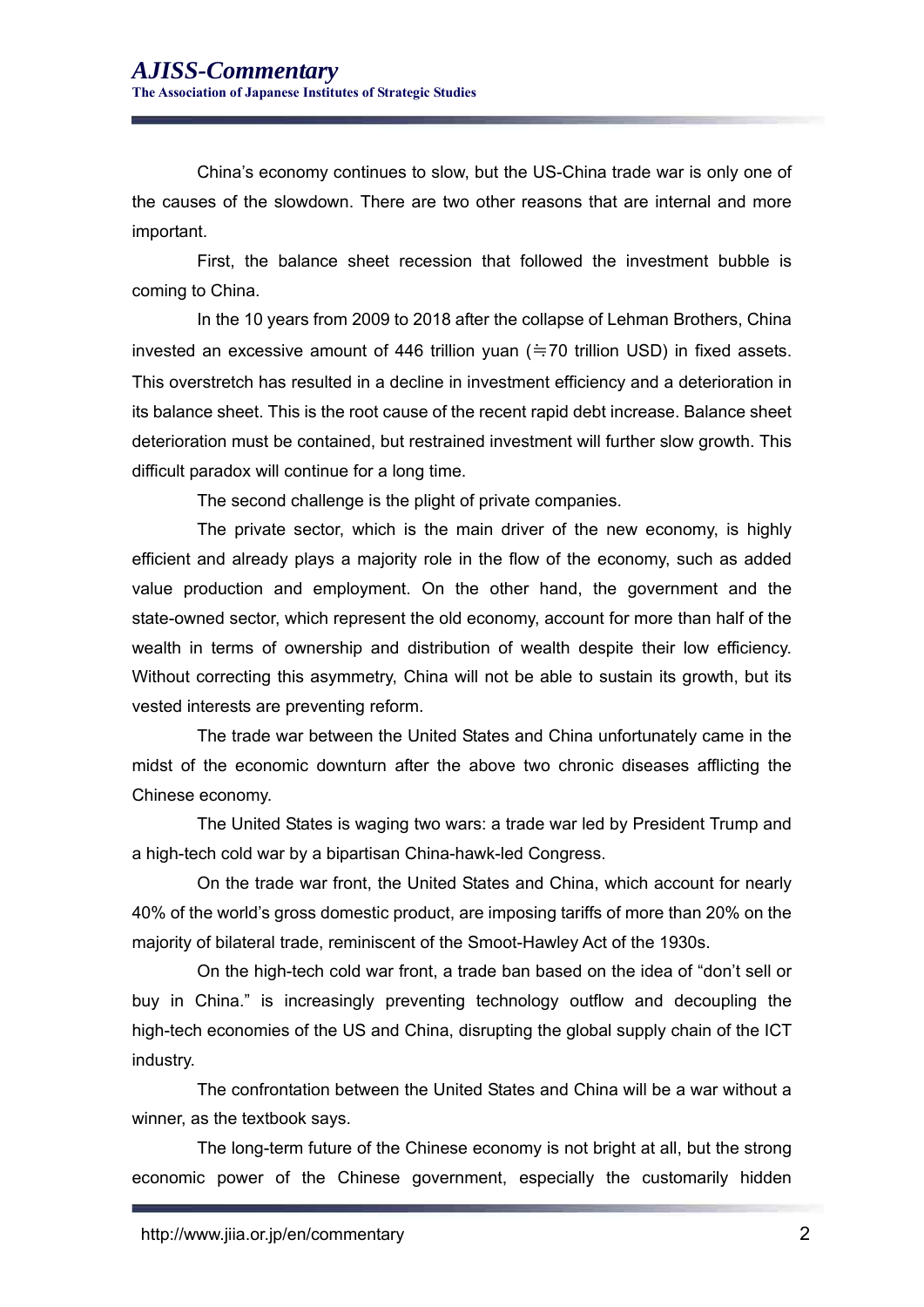government guarantees, can sustain it for the time being. In addition, President Trump's spectacular performance has mitigated the responsibility of the Chinese government, which is not managing the economy well in China, and helped strengthen national unity.

However, the more China maintains its old ways, the more serious the two chronic diseases become.

The world is also not entitled to criticize China for its excessive credit expansion. Declining demand in China, fears of a trade war and supply chain disruptions have made the world economy increasingly uncertain, and moves to forestall new business and investment are spreading around the world. While the real economy thus continues to deteriorate, the global financial market remains calm as monetary easing continues. It seems to be a critical patient who is escaping pain through large doses of sedatives.

The United States is shaking the international trading system that it has established. At the end of this year, the WTO Appellate Body in charge of resolving the dispute will cease to function due to US sabotage. Although the United States' security concerns about the ICT industry are widely shared, the policies that are being planned and implemented now are all moves that run counter to economic principles and will hurt its own interests.

China also has problems.

First, the Chinese government often argues that it is unfair to only criticize Chinese industrial policy while other countries are also implementing industrial policies, but it forgets that its economic power is incomparably stronger than that of other governments.

Second, even though China is now the world's second-largest economy and has grown to become a major power that threatens the status of the United States, it still maintains a strong "catch-up" mentality with which a lagging developing country is typically occupied. If Beijing continues to drive its people and economy toward catch-up goals with its powerful economy, advanced countries including the United States will be less willing to support the current international trading system. Such a move is about to begin with the collapse of the international trading system, and it could adversely affect the entire international order in the long-run. If China does not correct its excessive catch-up mentality, it will be seen as an accomplice that helped bring about the collapse of the international order.

What should Japan do? For Japan, which is in a security alliance with the United States but whose economic ties with China are crucial, it would be a disaster to